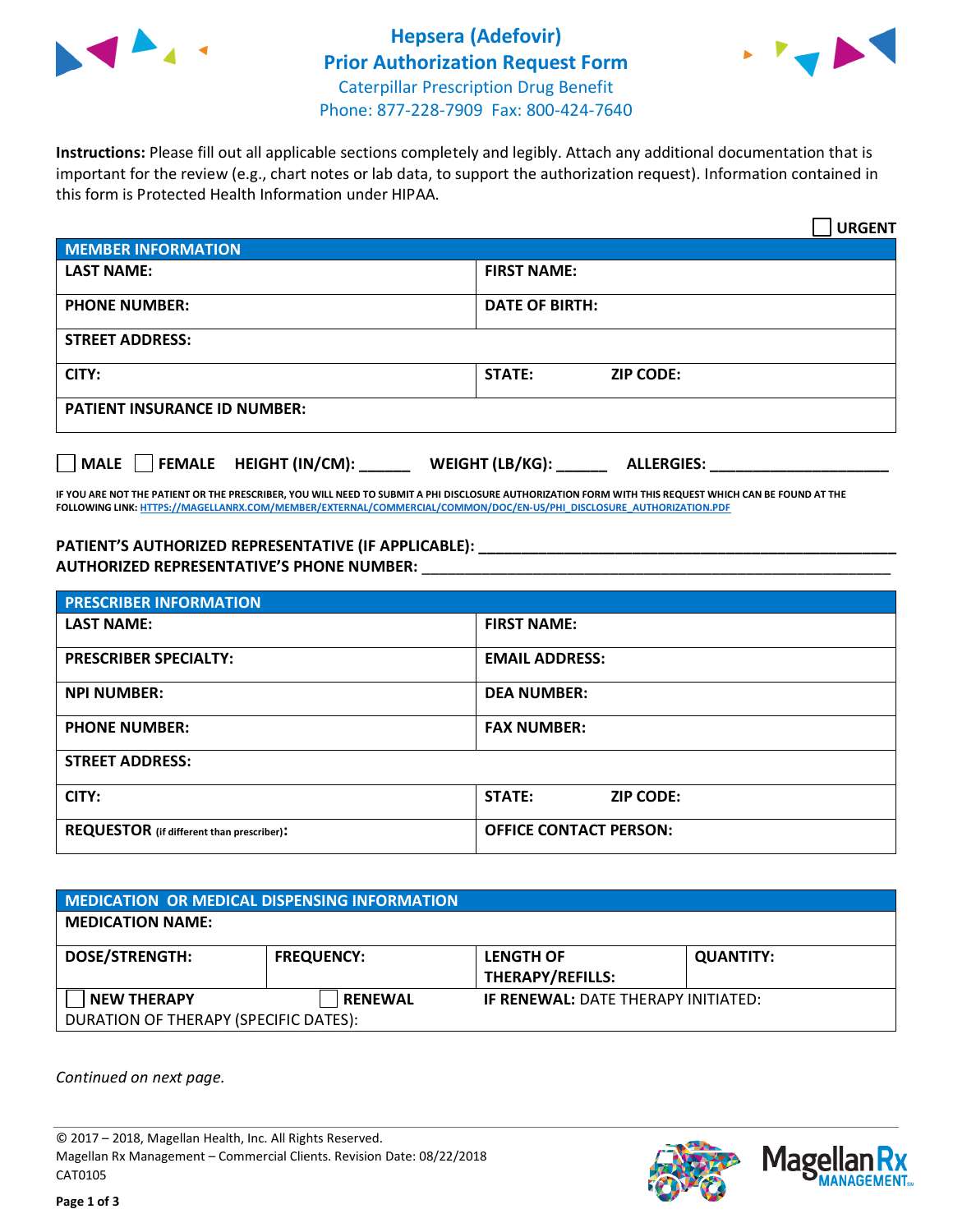



| MEMBER'S LAST NAME: NAME:                                                                                                                                                                                         | <b>MEMBER'S FIRST NAME:</b>                                                                                                                 |                                           |  |  |
|-------------------------------------------------------------------------------------------------------------------------------------------------------------------------------------------------------------------|---------------------------------------------------------------------------------------------------------------------------------------------|-------------------------------------------|--|--|
|                                                                                                                                                                                                                   | 1. HAS THE PATIENT TRIED ANY OTHER MEDICATIONS FOR THIS CONDITION?                                                                          | YES (if yes, complete below)<br><b>NO</b> |  |  |
| <b>MEDICATION/THERAPY (SPECIFY</b>                                                                                                                                                                                | <b>DURATION OF THERAPY (SPECIFY</b>                                                                                                         | <b>RESPONSE/REASON FOR</b>                |  |  |
| DRUG NAME AND DOSAGE):                                                                                                                                                                                            | DATES):                                                                                                                                     | <b>FAILURE/ALLERGY:</b>                   |  |  |
|                                                                                                                                                                                                                   |                                                                                                                                             |                                           |  |  |
|                                                                                                                                                                                                                   |                                                                                                                                             |                                           |  |  |
| 2. LIST DIAGNOSES:                                                                                                                                                                                                |                                                                                                                                             | <b>ICD-10:</b>                            |  |  |
| $\Box$ Hepatitis B                                                                                                                                                                                                |                                                                                                                                             |                                           |  |  |
| □ Other Diagnosis<br>$LO-10 Code(s):$                                                                                                                                                                             |                                                                                                                                             |                                           |  |  |
|                                                                                                                                                                                                                   | 3. REQUIRED CLINICAL INFORMATION: PLEASE PROVIDE ALL RELEVANT CLINICAL INFORMATION TO SUPPORT A                                             |                                           |  |  |
| PRIOR AUTHORIZATION.                                                                                                                                                                                              |                                                                                                                                             |                                           |  |  |
| <b>Clinical Information:</b>                                                                                                                                                                                      |                                                                                                                                             |                                           |  |  |
| Does the patient have evidence of active viral replication? $\Box$ Yes $\Box$ No                                                                                                                                  |                                                                                                                                             |                                           |  |  |
|                                                                                                                                                                                                                   |                                                                                                                                             |                                           |  |  |
|                                                                                                                                                                                                                   | Does the patient have persistent elevations of serum aminotransferases (ALT or AST)? $\Box$ Yes $\Box$ No                                   |                                           |  |  |
| Does the patient have histologically active disease? $\square$ Yes $\square$ No                                                                                                                                   |                                                                                                                                             |                                           |  |  |
|                                                                                                                                                                                                                   |                                                                                                                                             |                                           |  |  |
| Reauthorization:                                                                                                                                                                                                  |                                                                                                                                             |                                           |  |  |
| If this is a reauthorization request, answer the following question:                                                                                                                                              |                                                                                                                                             |                                           |  |  |
| Has the patient had a positive disease response to therapy?* $\Box$ Yes $\Box$ No                                                                                                                                 |                                                                                                                                             |                                           |  |  |
| *Please submit documentation.                                                                                                                                                                                     |                                                                                                                                             |                                           |  |  |
| Are there any other comments, diagnoses, symptoms, medications tried or failed, and/or any other information the<br>physician feels is important to this review?                                                  |                                                                                                                                             |                                           |  |  |
|                                                                                                                                                                                                                   |                                                                                                                                             |                                           |  |  |
|                                                                                                                                                                                                                   |                                                                                                                                             |                                           |  |  |
| Please note: Not all drugs/diagnosis are covered on all plans. This request may be denied unless all required                                                                                                     |                                                                                                                                             |                                           |  |  |
| information is received.                                                                                                                                                                                          |                                                                                                                                             |                                           |  |  |
| ATTESTATION: I attest the information provided is true and accurate to the best of my knowledge. I understand that                                                                                                |                                                                                                                                             |                                           |  |  |
| the Health Plan, insurer, Medical Group or its designees may perform a routine audit and request the medical                                                                                                      |                                                                                                                                             |                                           |  |  |
| information necessary to verify the accuracy of the information reported on this form.                                                                                                                            |                                                                                                                                             |                                           |  |  |
| Prescriber Signature or Electronic I.D. Verification:                                                                                                                                                             |                                                                                                                                             | Date:                                     |  |  |
|                                                                                                                                                                                                                   | CONFIDENTIALITY NOTICE: The documents accompanying this transmission contain confidential health information that is legally privileged. If |                                           |  |  |
| you are not the intended recipient, you are hereby notified that any disclosure, copying, distribution, or action taken in reliance on the contents                                                               |                                                                                                                                             |                                           |  |  |
| of these documents is strictly prohibited. If you have received this information in error, please notify the sender immediately (via return FAX)<br>and arrange for the return or destruction of these documents. |                                                                                                                                             |                                           |  |  |
|                                                                                                                                                                                                                   |                                                                                                                                             |                                           |  |  |
|                                                                                                                                                                                                                   |                                                                                                                                             |                                           |  |  |
| <b>FAX THIS FORM TO: 800-424-7640</b>                                                                                                                                                                             |                                                                                                                                             |                                           |  |  |
| <b>MAIL REQUESTS TO:</b> Magellan Rx Management Prior Authorization Program; c/o Magellan Health, Inc.                                                                                                            |                                                                                                                                             |                                           |  |  |
| 4801 E. Washington Street, Phoenix, AZ 85034                                                                                                                                                                      |                                                                                                                                             |                                           |  |  |

Phone: 877-228-7909

© 2017 – 2018, Magellan Health, Inc. All Rights Reserved. Magellan Rx Management – Commercial Clients. Revision Date: 08/22/2018 CAT0105